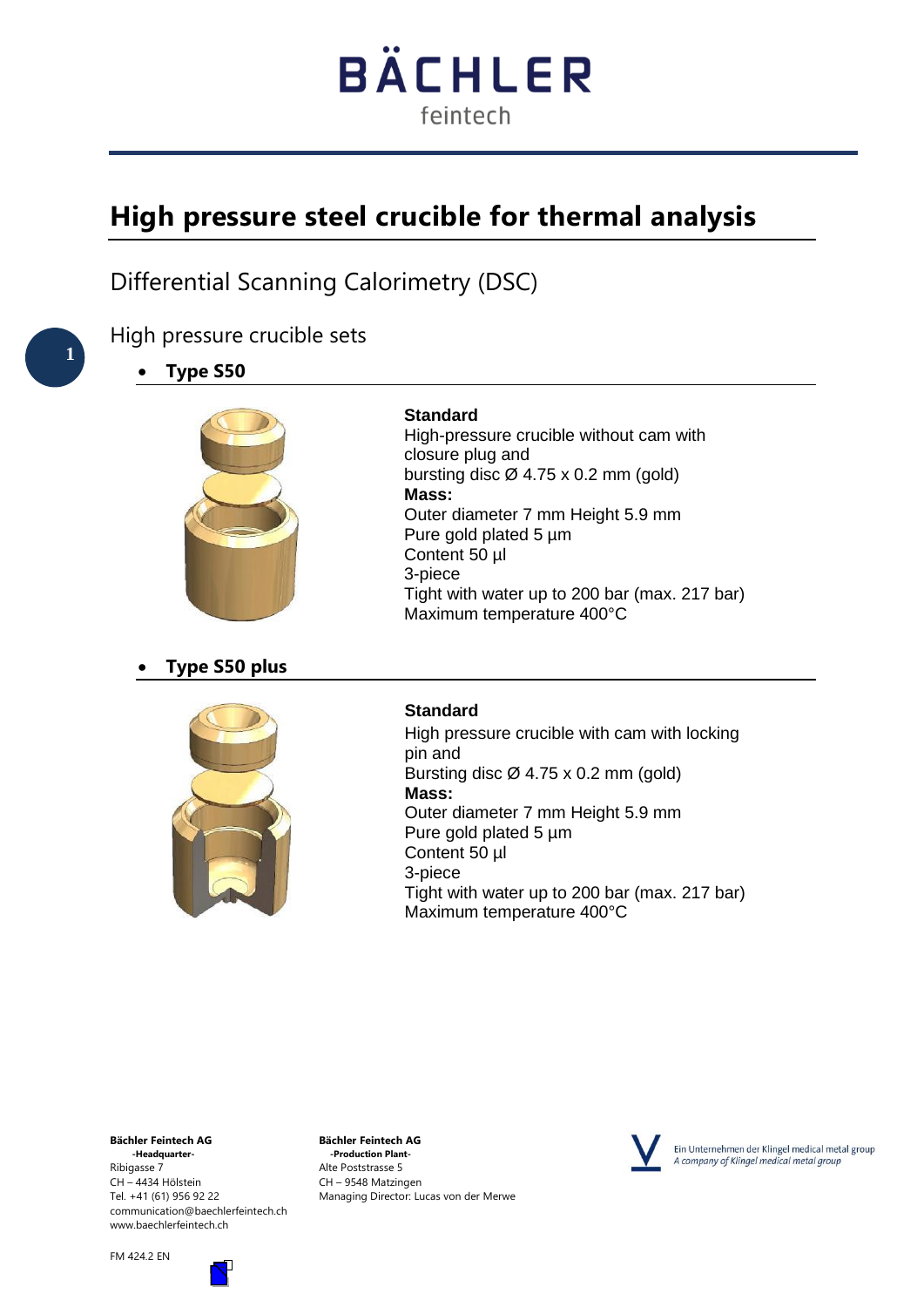

#### High pressure crucible sets screwable

• **Type BFT 93**



High pressure crucible without cam with lid and with bursting disc  $\varnothing$  6.15 x 0.25 mm (gold) **Mass:** 

Outer diameter 7.6 mm Height with lid 3.9 mm Crucible pure gold-plated 5 µm Capacity 30 µl 3-piece

Screw with approx. 3.7 Nm Tight up to 270 bar

#### • **Type BFT 94**



High pressure crucible without cam with lid and with bursting disc  $\varnothing$  6.15 x 0.25 mm (gold) **Mass:** 

Outer diameter 7.6 mm Height with lid 7.2 mm Crucible pure gold-plated 5 µm Capacity 100 µl 3-piece

Screw with approx. 3.7 Nm Tight up to 270 bar

#### • **Assembly tool for BFT 93 and BFT 94**



Consisting of: Torque tool 1-6 Nm **Screwdriver** Screwdriver guide Base plate with hexagonal receptacle for highpressure crucible Table attachment

Bächler Feintech AG | Ribigasse 7 | CH - 4434 Hölstein | communication@baechlerfeintech.ch | www.baechlerfeintech.ch Bächler Feintech AG | Alte Poststrasse 5 | CH - 9548 Matzingen | communication@baechlerfeintech.ch | www.baechlerfeintech.ch